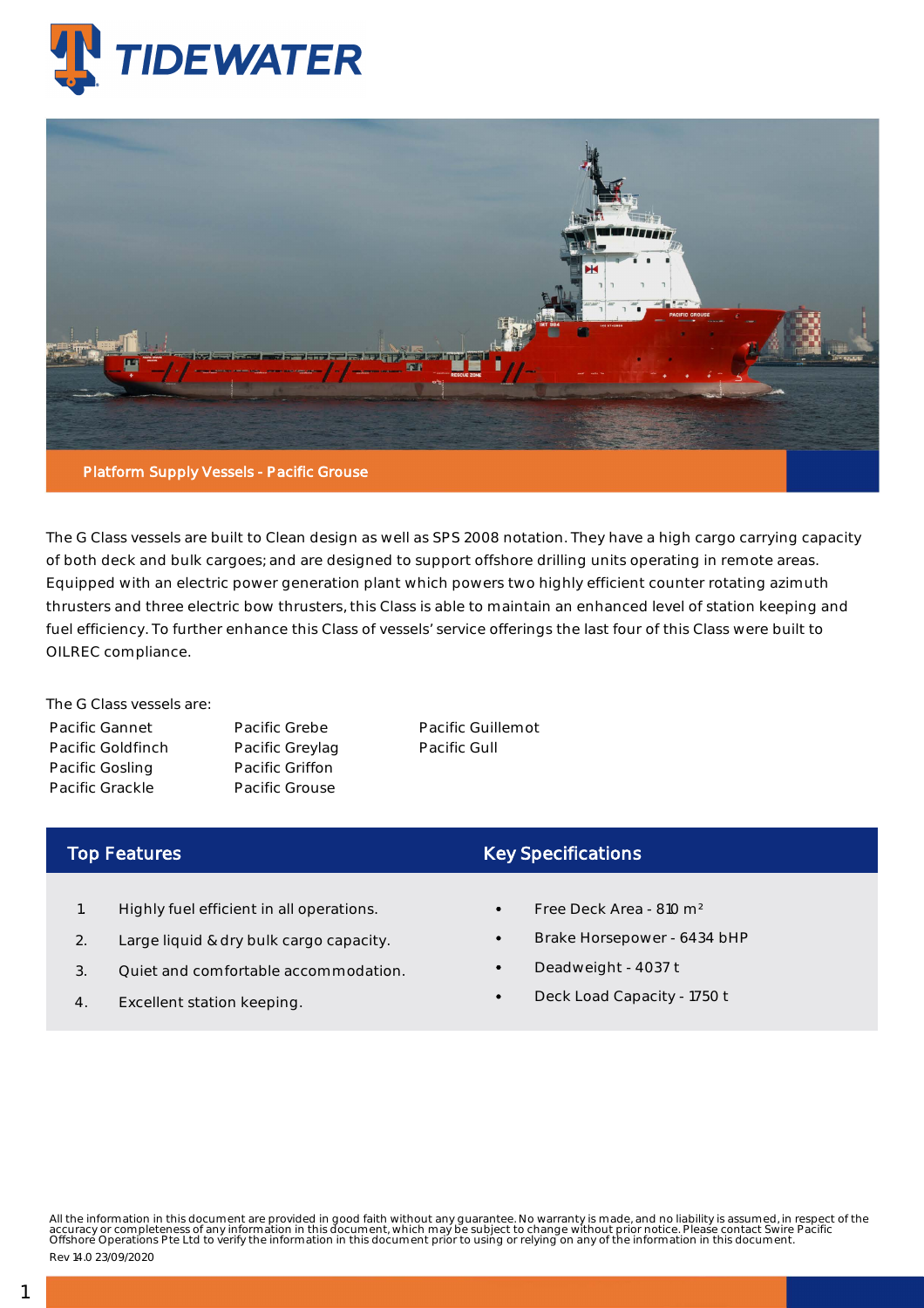



| <b>General Information</b> |                                                                                                             |  |  |  |  |  |  |
|----------------------------|-------------------------------------------------------------------------------------------------------------|--|--|--|--|--|--|
| <b>Vessel Name</b>         | Pacific Grouse                                                                                              |  |  |  |  |  |  |
| <b>Built</b>               | Japan Marine United<br>Corporation, February 2018                                                           |  |  |  |  |  |  |
| Flag                       | Singapore                                                                                                   |  |  |  |  |  |  |
| Call Sign                  | 9VJM9                                                                                                       |  |  |  |  |  |  |
| IMO No.                    | 9742869                                                                                                     |  |  |  |  |  |  |
| Classification             |                                                                                                             |  |  |  |  |  |  |
| <b>Class Notation</b>      | DNV-GL +1A1 Fire fighter(I)<br>Offshore service<br>vessel(Supply) Clean<br>DYNPOS(AUTR) EO OILREC SF<br>SPS |  |  |  |  |  |  |
| <b>Dimensions</b>          |                                                                                                             |  |  |  |  |  |  |
| Length (LOA)               | 84.65 m                                                                                                     |  |  |  |  |  |  |
| Beam                       | 18.0 m                                                                                                      |  |  |  |  |  |  |
| Summer Draft               | 6.43 m                                                                                                      |  |  |  |  |  |  |
| Deadweight @ SummerDraft   | 4078 t                                                                                                      |  |  |  |  |  |  |
| GT                         | 3585                                                                                                        |  |  |  |  |  |  |
| <b>Deck Capacities</b>     |                                                                                                             |  |  |  |  |  |  |
| Deck Load Capacity         | 1750 t                                                                                                      |  |  |  |  |  |  |
| Deck Strength              | 10 t/m <sup>2</sup> (Approx -5 to 25<br>Frame)<br>5 t/m <sup>2</sup> (Approx 25 to 70<br>Frame)             |  |  |  |  |  |  |
| Free Deck Area             | $810 \text{ m}^2$                                                                                           |  |  |  |  |  |  |
| Length x Width             | 54 x 15 m                                                                                                   |  |  |  |  |  |  |
| <b>Tank Capacities</b>     |                                                                                                             |  |  |  |  |  |  |
| Base Oil                   | 175 m <sup>3</sup> (Dedicated)                                                                              |  |  |  |  |  |  |
| <b>NLS</b>                 | 763 m <sup>3</sup> (Multiuse Tanks)                                                                         |  |  |  |  |  |  |
| Brine / Mud                | See NLS                                                                                                     |  |  |  |  |  |  |
| Drill / Ballast Water      | 1753 m <sup>3</sup> (Dedicated tanks)                                                                       |  |  |  |  |  |  |
| Dry Bulk                   | 319 m <sup>3</sup> (In 5 dedicated tanks)                                                                   |  |  |  |  |  |  |
| Fresh Water                | 684 m <sup>3</sup> (Dedicated tanks)                                                                        |  |  |  |  |  |  |

| <b>Fuel Dedicated</b>          | See Ship Fuel and Cargo fuel<br>dedicated                                                                                                                                |  |  |  |  |
|--------------------------------|--------------------------------------------------------------------------------------------------------------------------------------------------------------------------|--|--|--|--|
| <b>Fuel Total</b>              | See Ship Fuel and Cargo fuel<br>dedicated                                                                                                                                |  |  |  |  |
| <b>Tank Capacities Details</b> | Refer to Tank Capacities<br>Table                                                                                                                                        |  |  |  |  |
| <b>Drilling Brine</b>          | See NLS                                                                                                                                                                  |  |  |  |  |
| Oil Recovery                   | 795 m <sup>3</sup> (Multiuse tanks)                                                                                                                                      |  |  |  |  |
| <b>Ship Fuel Dedicated</b>     | 302 m <sup>3</sup> (Dedicated tanks)                                                                                                                                     |  |  |  |  |
| Ship Fuel Total                | 893 m <sup>3</sup> (Multiuse tanks)                                                                                                                                      |  |  |  |  |
| Cargo Fuel Dedicated           | $795 \text{ m}^3$                                                                                                                                                        |  |  |  |  |
| Cargo Fuel Total               | 966 m <sup>3</sup> (Multiuse tanks)                                                                                                                                      |  |  |  |  |
| <b>Ballast Water</b>           | 1753 m <sup>3</sup> (Dedicated tanks)                                                                                                                                    |  |  |  |  |
| <b>Drill Water</b>             | 1753 m <sup>3</sup> (Dedicated tanks)                                                                                                                                    |  |  |  |  |
| Special Liquids                | N/A                                                                                                                                                                      |  |  |  |  |
| Propulsion                     |                                                                                                                                                                          |  |  |  |  |
| <b>Main Generator</b>          | 2 x Diesel/Gen<br>approximately, 1720 eKw<br>(2150 kVA), 690v, 60 Hz each<br>2 x Diesel/Gen<br>approximately, 680 eKw (850<br>KVA), 690v, 60 Hz each<br>Total - 6434 bHP |  |  |  |  |
| <b>Propulsion Thruster</b>     | 2 x Azimuth thrusters at<br>2000 kW                                                                                                                                      |  |  |  |  |
| Thruster                       | 3 x Bow tunnel 730 ekW /<br>979 bHP                                                                                                                                      |  |  |  |  |
| <b>Deck Equipment</b>          |                                                                                                                                                                          |  |  |  |  |
| Capstans                       | 2 x 10 t pull at approx. 0-20<br>m/min, 100 m of 18 mm wire                                                                                                              |  |  |  |  |
| <b>Tugger Winches</b>          | 2 x Brake capacity @ 20 t<br>Duty drum nominal pull 10<br>tonnes @ 0-20 m/min                                                                                            |  |  |  |  |
| <b>Provision Crane</b>         | Working radius Max = 14 m<br>Min = 2.5 m<br>$SWL = 5t$                                                                                                                   |  |  |  |  |
| Performance & Economy          |                                                                                                                                                                          |  |  |  |  |
| <b>Economical Speed</b>        | Approx. 8 m <sup>3</sup> /day @ 10 knots                                                                                                                                 |  |  |  |  |

All the information in this document are provided in good faith without any guarantee. No warranty is made, and no liability is assumed, in respect of the<br>accuracy or completeness of any information in this document, which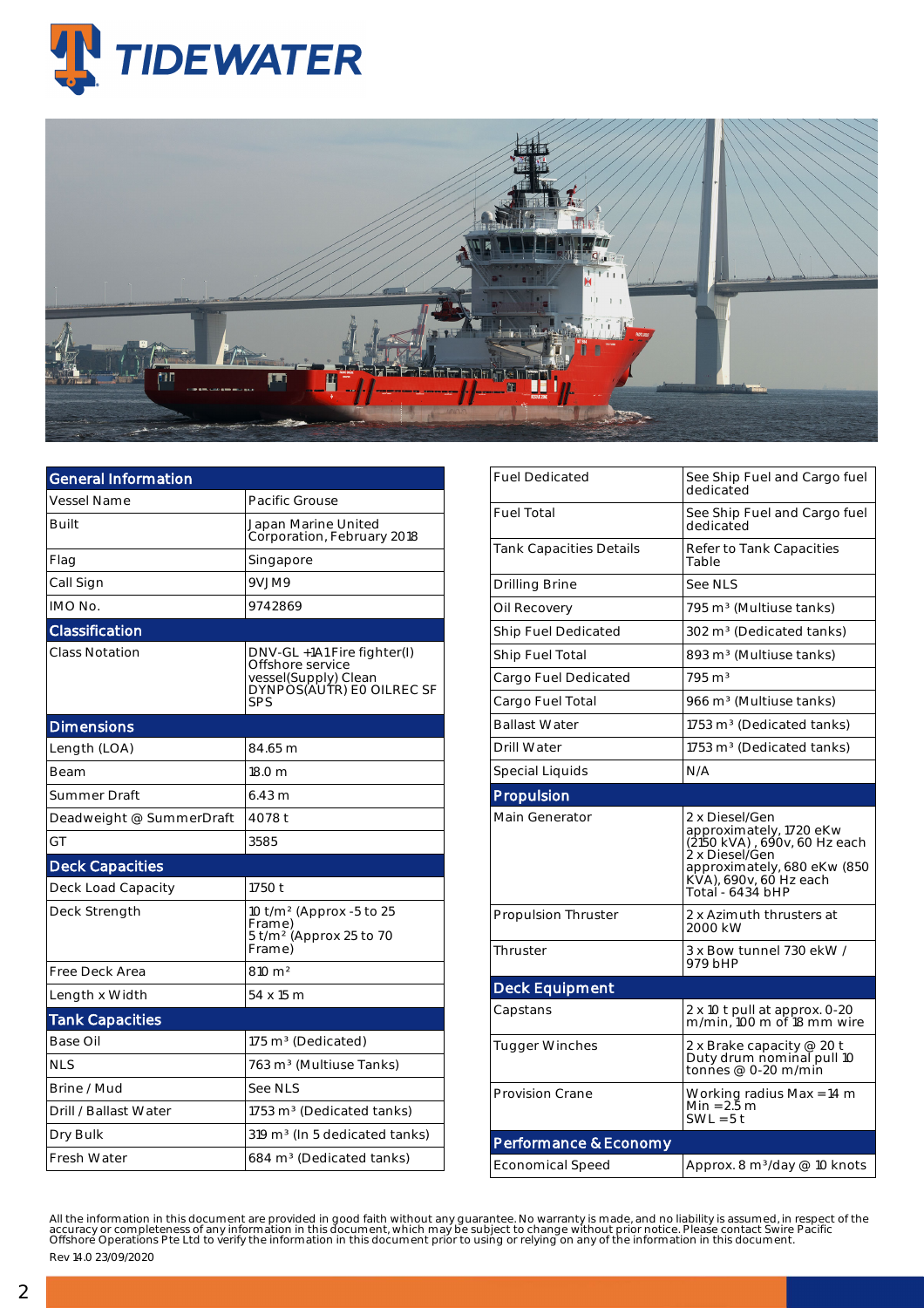

| DP<20%                                    | Approx. 3 m <sup>3</sup> /day                                                                                            |  |  |  |  |  |
|-------------------------------------------|--------------------------------------------------------------------------------------------------------------------------|--|--|--|--|--|
| DP>35%                                    | Approx. 4 m <sup>3</sup> /day                                                                                            |  |  |  |  |  |
| Standby in Field                          | Approx. 2.5 m <sup>3</sup> /day                                                                                          |  |  |  |  |  |
| Standby in Port                           | Approx. 1.5 m <sup>3</sup> /day                                                                                          |  |  |  |  |  |
| <b>Note</b>                               | Performance & Economy<br>figures are given at mean<br>vessel draft of 5.0 m (2200 t<br>deadweight) & Beaufort Scale<br>2 |  |  |  |  |  |
| <b>Dynamic Positioning System</b>         |                                                                                                                          |  |  |  |  |  |
| Type                                      | GE Energy c-Series DPS-21<br>Duplex DP System                                                                            |  |  |  |  |  |
| Reference Systems                         | 1 x Fanbeam<br>2 x Veripos DGPS                                                                                          |  |  |  |  |  |
| <b>Motion Reference Units</b>             | 3 x VRU<br>2 x Ultrasonic Anemometers<br>3 x Gyros Compasses                                                             |  |  |  |  |  |
| <b>Rescue Boat</b>                        |                                                                                                                          |  |  |  |  |  |
| approved FRB with inboard diesel waterjet | 1.1 x Maritime Partner MP660 Springer, 10 person, SOLAS                                                                  |  |  |  |  |  |
| Accommodation                             |                                                                                                                          |  |  |  |  |  |
| Person Capacity                           | Total 49<br>15 x 1man cabin (Including<br>Hospital)<br>13 x 2man cabins<br>2 x 4man cabins                               |  |  |  |  |  |

All the information in this document are provided in good faith without any guarantee. No warranty is made, and no liability is assumed, in respect of the<br>accuracy or completeness of any information in this document, which